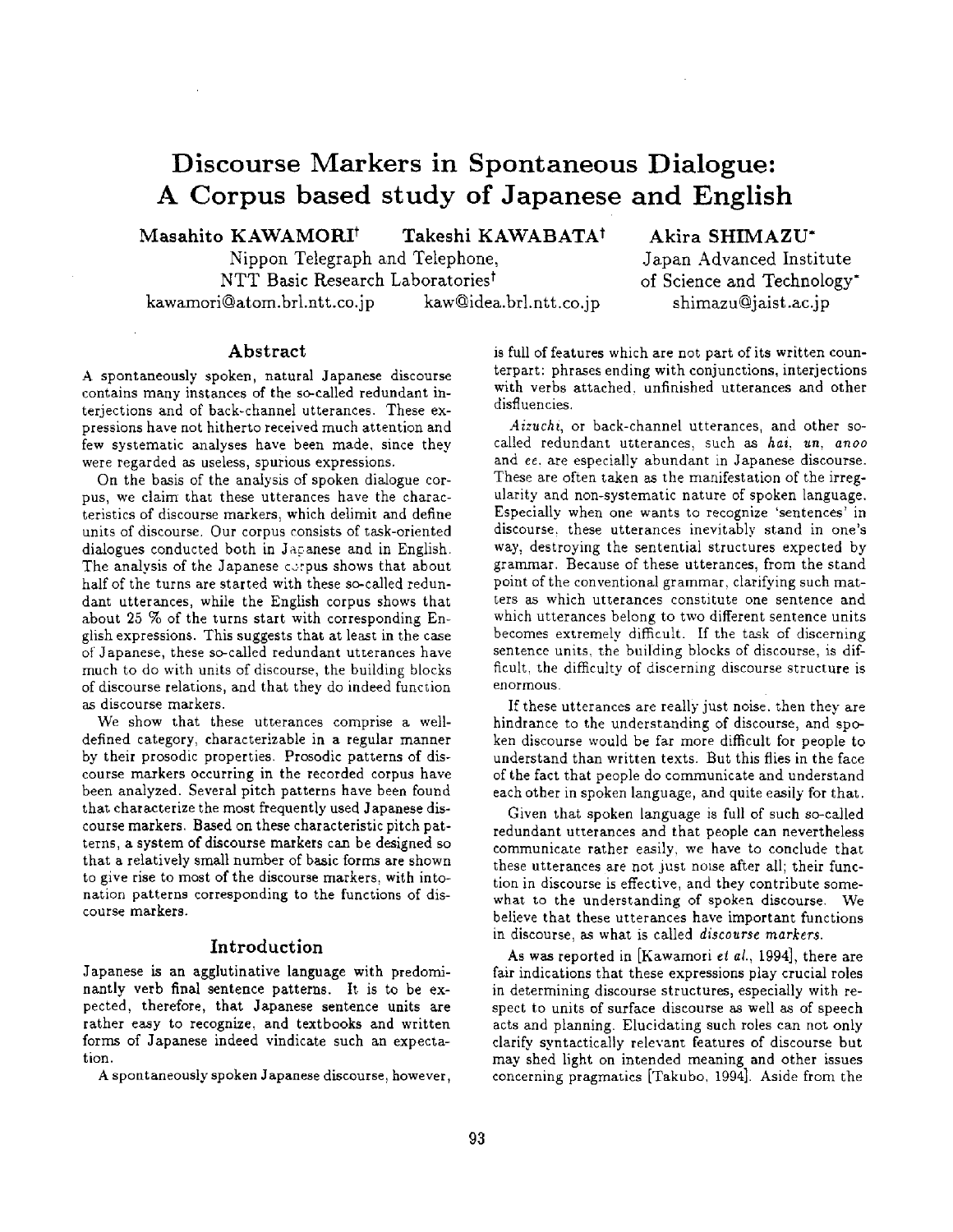fact that since spoken discourse is full of these expressions, one cannot avoid treating these phenomena in order to understand and explain the language in actual use, we are interested in these utterances because they have particular functions, not required in written language but specifically called for in its spoken counterpart.

In addition to these theoretical interests, clarifying these phenomena serves more practical purposes also. For example, constructing a truly friendly humanmachine interface would require a systematic knowledge of these features. Moreover, since written language generally lacks many discourse markers abundant in its spoken counterpart, interfaces between these two media would invariably have to be able to handle discourse markers. For example, a machine designed to take the dictation of its human interlocutor could not do without the ability to discern these discourse markers, unless correct dictation means interspersing every phrase with ah's and uh's. The inability to handle these features would limit the capacity of an expert system [Pollack *et al.,* 1982], [Whittaker and Stenton, 1988].

#### Corpus

In order to analyze spontaneously spoken discourse, we have been collecting task-oriented dialogues. Although we are mainly concerned with spoken Japanese, we are also collecting English dialogues for comparison. The corpus is still growing.

The Japanese corpus comprises 312 dialogues, whose total recording time is about 18 hours (1081 minutes). The recorded conversations are transcribed and the size of the resulting text is about 1 megabyte, which roughly corresponds to 500,000 characters in Japanese orthography and contains approximately 29,000 turns. The transcription is made using a tool that automatically segments speech data into units separated by pauses. Hence a turn is defined prosodically rather than syntactically or semantically.

The English corpus comprises 77 dialogues. The recording time is about 4 hours, and the text size is about 400 kilobytes with approximately 5000 turns. The same tool is used for transcription. The tasks of the English dialogues are the same as those of Japanese. The subjects are all native speakers of the North American variety of English, with varying degrees of exposure to Japanese culture and language.

#### **Japanese Discourse** Markers

Schiffrin [Schiffrin, 1987] gives the operational definition of discourse markers as "sequentially dependent elements which bracket units of talk", units that include such entities as sentences, propositions, speech acts, and tone units, the exact nature of which she deliberately leaves vague. She also suggests that, conversely, discourse markers themselves may define "some yet undiscovered units of talk". [Hirschberg and Litman, 1987] state that they "may, instead of making a 'semantic' contribution to an utterance (i.e., affecting its truth conditions), be used to convey explicit information about the structure of a discourse." Other terms used to designate discourse markers are 'cue phrase', 'clue word', and 'discourse particles'. Examples of English discourse markers are: *okay, but, now, anyway, by the way, in any case, that reminds me.* 

Unlike their English counterparts, many Japanese discourse markers are not lexical; they are not generally regarded as comprising a well-defined category. For example, in English, such words as "well" and "now" not only function as discourse markers, but also have their inherent senses like "in a good manner" and "the present time". Their status as 'words' are unquestionable. Their Japanese counterparts, *eeto* and *hal,* on the other hand, have no other functions than as discourse markers. They have no 'meaning' by themselves, and they are never used in written language.

This fact explains why little consensus exists among researchers as to which 'words' constitute Japanese discourse markers and why these utterances have conventionally been bundled into interjections, given up as standing "outside the domain of the well-formed sentence itself," [Martin, 1975].

Another consequence of this fact is that the disambiguation between lexical and non-lexical uses. or that between non-cue and cue usages, of words used as discourse markers does not constitute a particularly urgent problem in Japanese, because most of the time there is nothing to be disambiguated. On the other hand, the question of distinguishing among the different functions born by discourse markers becomes important, since one discourse marker can have different functions depending on the context or its prosodic features.

Although there is no received categorization, Japanese discourse markers can naturally be divided into two main groups: phrasal and non-phrasal markers.

Phrasal markers are those phrases that are routinely used for conveying information about the structure of discourse. They are lexical phrases, like *sore-kara-desu*ne 'and then' and *sou.shimasu-to* 'the case being so', or words, like *toiuka* 'rather' and *yappari* 'as expected', usually complex in form, with inherent meaning directly related to the discourse.

Non-phrasal (particle) discourse markers can be further grouped into four categories: fillers, responsives, (sentence) final particles, and conjunctives and other adverbial expressions. The so-called redundant expressions and interjections belong to the first two categories. As was noted above, the expressions belonging to these categories are usually not recognized as part of the language proper, and therefore not given the status of morpheme.

Sentence final particles are morphemes like *-yo* and *ne* that are attached to the end of a sentence or a phrase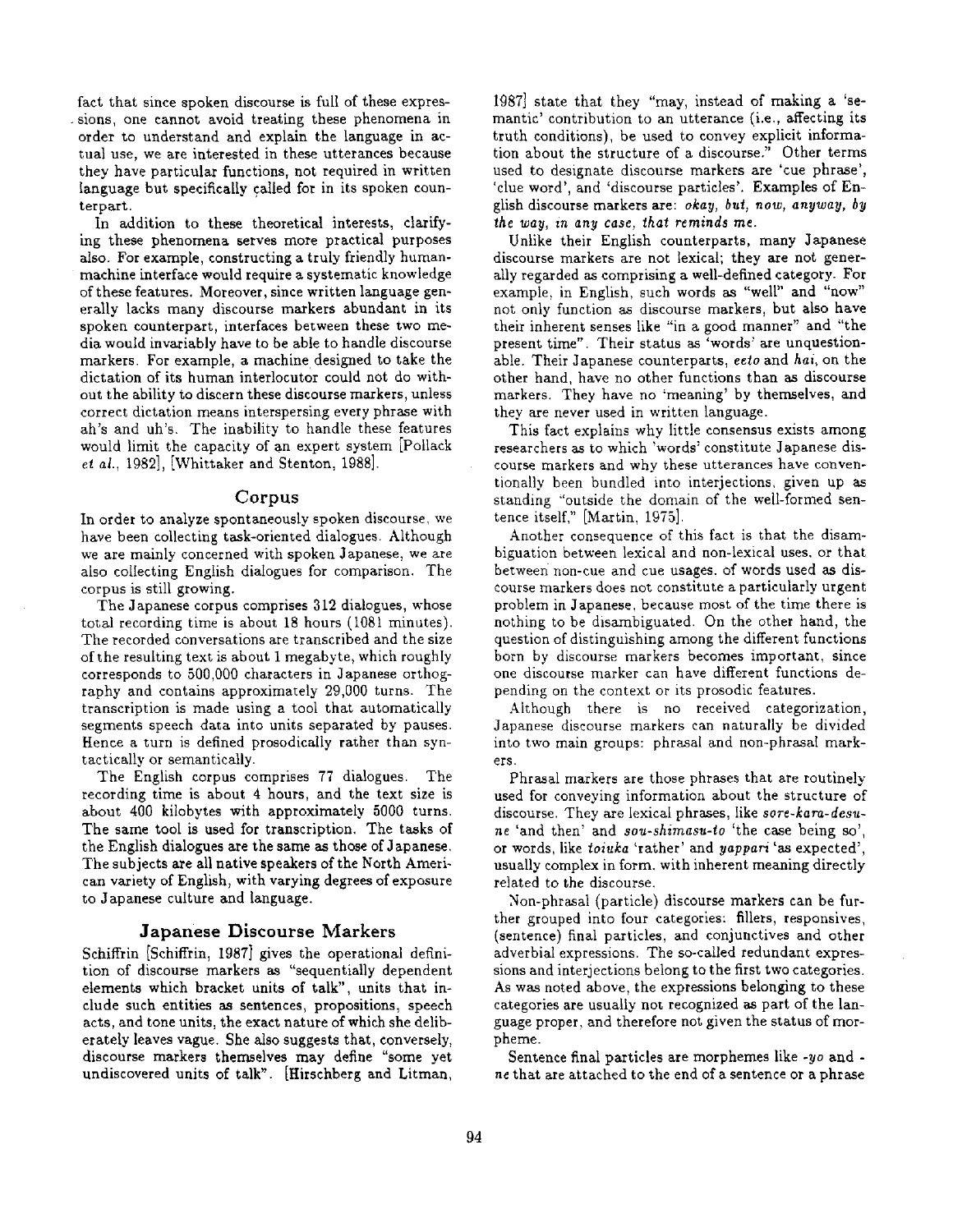to express speaker's attitudes [Kawamori, 1991]. Their role in conversation is somewhat similar to that played by French *quoi* and German *doch* and *jo.* 

Other particles, mostly conjunctive in nature and expressing various discourse relations, like *-node* 'because', *-kedorno* 'though', -to 'then', *-ga* 'but', also function as discourse markers. Their functions are similar to those of ordinary conjunctives, but particles are more common in spoken language. They are not only used to connect sentences but also to end sentences with, indicating that in conversation they are more like sentence final particles than pure conjunctives.

Conjunctive adverbials are expressions like *ja* (then), de 'then', *ato* 'in addition' - many of which are derived from conjunctions and conjunctive particles - that are used to express various relations between sentences.

#### **Discourse Markers and Units of Discourse**

That these non-phrasal markers are indeed discourse markers as defined by Schiffrin can be shown by the analysis of our corpus. We selected 59 dialogues from our Japanese corpus, and found out that 3,210, or 49.3%, of the total turn of 6,507 start with either a filler or a responsive. On the other hand, 4,308, or 66.2%, of the turns end with a particle, filler, or responsive. This seems to suggest that these expressions are indeed used to "bracket units of talk".

These units are not necessarily sentences in the conventional grammatical sense, but are closer to what the traditional Japanese linguistics call *bunsetsu*, or sentential clause, though strictly speaking, they are not what are usually regarded as well-formed *bunsetsu.* 

This also shows how precarious the status of sentence is in spoken Japanese discourse, as mentioned at the outset, since it is possible that in at least half of the time, a turn does not consist of a sentence. This suggests that the discourse structure of dialogue cannot be understood in terms of the traditional grammar based on sentence, or well-formed *bunsetsu,* [Dohsaka and Shimazu, 1996].

For comparison, we looked at 13 of the English dialogues on a similar task, and found that 930, or 25.9 %, of the 3,584 turns start with *uh, ah, OK, urn,* or *right.*  We did not specifically look at what comes at the end of each turn, but it appears that an English dialogue tends to have a longer turn with a finished sentence.

#### **Responsives and Fillers**

Since responsives and fillers are those expressions that have hitherto been categorized as *jouchou-go* (redundant words) or *fuyou-go* (unnecessary words) and hence regarded as redundant or needless [Takagi et *al.,*  1993],[Kobayashi et *al.,* 1993], little attention has been paid to give a systematic account of their forms, much less their functions. But, as we said in the introduction, the elucidation of their exact status is more urgent, in that they occur so frequently in spoken language. In the following we look more closely at responsives and fillers and try to characterize their nature.

Responsives are what [Kawamori et *al.,* 1994] call *interjectory responses* and roughly correspond to what in Japanese are traditionally referred to as *aizuchi,* or back-channel utterances in English. These expressions are rather limited in their realization: there are only a few expressions belonging to this class in the Standard Japanese. Their forms seem to be restricted to expressions with two morae.

An example of a responsive discourse marker **is**  *hal,* one of the most frequently used words in spoken Japanese as well as one of the most complex and difficult to analyze. If used in response to a question, *hai*  means a simple "yes", while if it is in reply to a request, it means an accepting "OK". When used by itself, at the beginning of a sentence, it usually means, "now" or "well". In addition to all these functions, it also has its most common use as an expression of acknowledgment, as does "uh-huh" in English. Of the responsives, hat is by far the most commonly used, and most neutral in style.

Fillers are those expressions which have ordinarily been taken as rather 'meaningless' or 'unimportant'. They are usually characterizable as consisting of one or two vowels, with or without consonants. Their syllable compositions are generally very simple. The expressions of this class have functions, and forms, rather similar to the fillers in English, like *mm* and *ah.* Typical examples of fillers are *anoo* and *eeto.* 

Another type of fillers are shorter than the fillers discussed above, and often amount to no more than a catch of voice. Examples are a and e. The phonological characteristics of this type of fillers seem to be somewhat similar to those of responsives, but the exact clarification is rather difficult because these expressions are uttered in extremely short duration, usually less than 100 milliseconds, making it almost impossible to detect then as voiced sounds.

#### Taxonomy of Responsives and Fillers

The inventories of these discourse markers in literature, such as listed by [Takubo, 1994], [Kobayashi et *al.,* 1993], and [Takagi et al., 1993], together with the characterizing features discussed above, seem to suggest that these discourse markers can be classified in a simple way in terms of the three dimensions: the phonetic form of the marker, the tone of a vowel, and the length of a vowel. More concretely, the following three can be offered as important aspects in classifying filler and responsive discourse markers:

#### **Sound** forms

These are the basic phonetic forms that constitute the realizations of discourse markers. These forms can be further divided into two groups in the following way: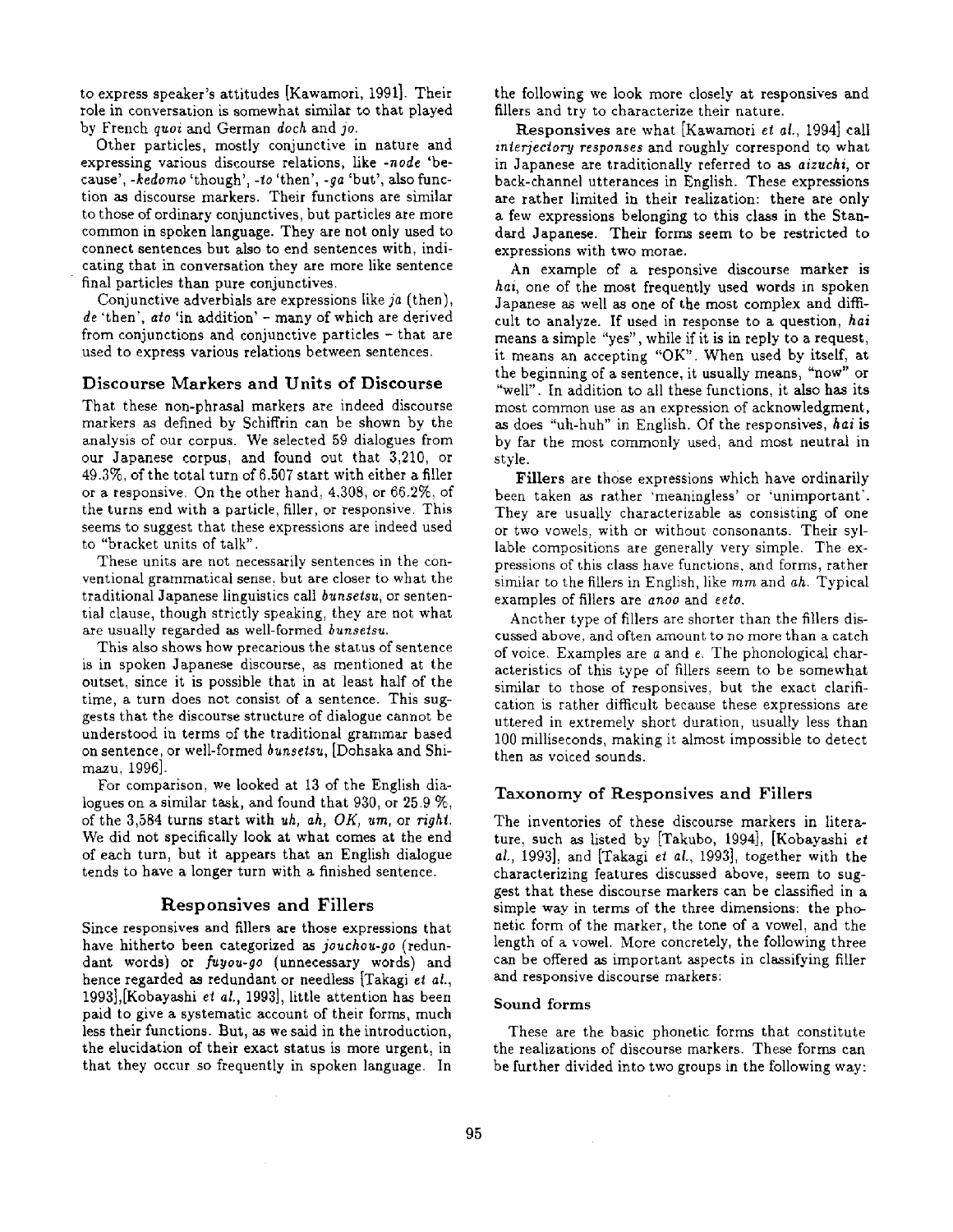*Regular Type:* (Type R) This group is composed of those markers that are regularly constructed from two elements: the initial sound plus the main vowel. These discourse markers can be summarized in the following table.

|               |     | vowels    |     |    |
|---------------|-----|-----------|-----|----|
| initial sound | a   |           | un  |    |
|               | o   | е         | n n |    |
| h.            | h a | hе        | hun | hο |
| m             | ma  | $\ddot{}$ |     | mo |

In the table, the mark ' stands for a glottal stop; in practice it shows that there is no noticeable consonant, The 'vowel' *un* is so-called because it is not /u/ plus  $/n/$ , but rather a nasalised u. Note that the basic phonetic forms of both fillers and responsives are included in this group. The table indicates that there are 10 basic phonetic forms of discourse markers, including o, *ho,* and *mo.* Those forms in the o column may not actually be fillers but simple interjections, for the usages of their actual instances seem to differ from those of the fillers. We include them in the table for the sake of completeness.

*Independent Type:* (Type I) The other group of sound forms is made up of those fillers/responsives with more than one mora that do not belong to the above regular type. These are small in number, and can be summarized as follows:

*hal, ano, kono, sono, eeto* 

Note that *to* in *eeto* may be regarded as a separate particle, for *unto* and *or-to* are also possible. In fact, in familiar occasions, people often use such expressions as *hal-fro* and *a-fro.* If this is true then eeto should be regarded as  $ee$  plus  $to$ , and not as a single form.

It is further to be noted that, again, responsives and fillers share a type. Consideration of the sound forms, therefore, leads us to believe that fillers and responsives somehow constitute a larger, more general category which comprises phonetically related, but prosodically and functionally distinct, elements.

#### Length

In addition, the length of a vowel is also to be considered. In Japanese, the long vowel and its short counterpart are phonemically distinct so that a word with a short vowel is distinguished lexically from a corresponding word with a long vowel, as can be seen from *obasan* (aunt) and *obaasan* (grand mother). Similarly, a discourse marker with a short vowel often has different functional/semantical features than does its long vowel counterpart. The filler *anoo* with the long vowel oo is usually thought to be different, lexically and functionally, from *ano* with the short o.

Hence we add the following four features concerning the lengths of vowels in our inventory:

- H+H (for a lengthened vowel at higher pitch),
- L+L (for a lengthened vowel at lower pitch),
- H- (for a short vowel with an abrupt stop at higher pitch),
- **L-** (for a short vowel with an abrupt stop at lower pitch).

Notice that  $+$  and  $-$  are used in a different manner from the way they are meant in [Pierrehumbert and Hirschberg, 1990]. With such an inventory of symbols for representation, we can describe the prosodic characteristics of Japanese discourse markers[Kawamori et *al.,* 1996].

**H+H F0 pattern (ee)** 



Figure 1:

HL% F0 pattern *(hai)* 



#### Figure 2:

Any of the sound forms can take on one of these lengths, although some of them may not actually be used in discourse. For example, the sound form a often takes  $L^-$ ; this usually shows awareness or acknowledgment. It is often found in an utterance like the following:

(1) a, *wakam mashita L- L%*  FILLER understand PAST 'uh, OK.'

 $\alpha$  with the higher  $H^-$  would usually imply some element of surprise.

The long H+H accompanying a, often written as *an,*  signals some kind of hesitation, as in:

| $(2)$ aa,    | hai |
|--------------|-----|
| H+H          | HL% |
| FILLER yes   |     |
| 'well, yes.' |     |

Similarly, the other markers in Type R above may have either of the long or short tones.

Those of Type I also can be realized with either a long vowel or a short one. ano as a filler is usually uttered with  $H+H$ , but it may also have  $L^-$ . Although hai is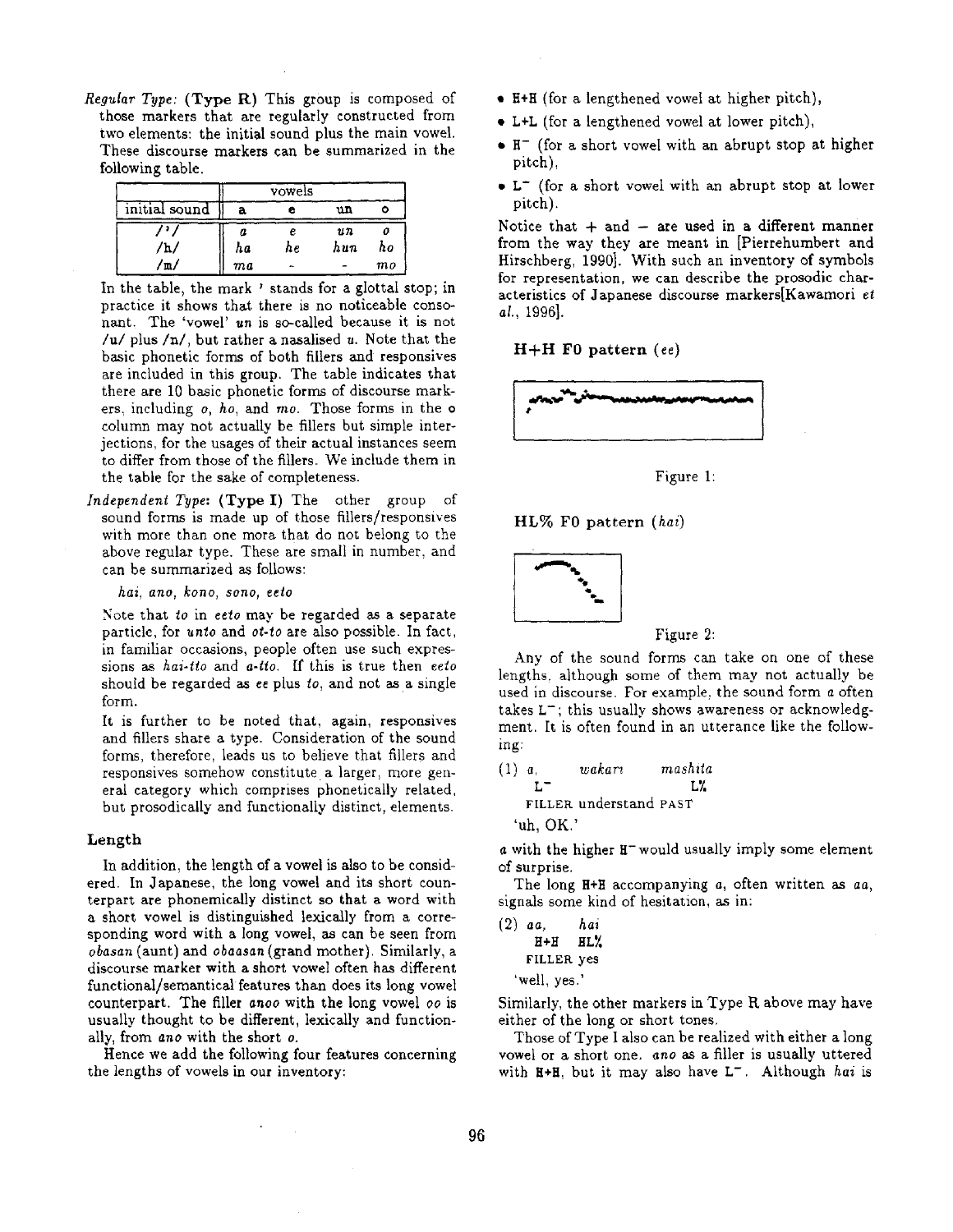|      |             |             | $\text{Tone}$     |          |          |
|------|-------------|-------------|-------------------|----------|----------|
| Form |             |             | $H + H$           | HL%      | (L)H%    |
| a    | Recognition | Recognition | Hesitation        | Response |          |
|      | Recognition | Recognition | Hesitation        | Response | Question |
| hai  |             |             |                   | Response | Question |
| ano  |             |             | <b>Hesitation</b> |          |          |

Table 1: Function and Prosodic Patterns of Markers

usually short HL%, in a situation where one calls out to reply, H+H plus LX may be used. Table 1 summarizes these points succinctly.

#### Pitch

The two pitches, H and L, can be used to characterize different markers. As noted above, a with H+H can signal hesitation, but the same a with HL%, also written *aa,* is usually taken as a responsive, albeit an impolite, or arrogant, kind. The sound form  $e$  with  $L^-$  is usually interpreted in a similar way to what  $a$  with  $L^-$  is interpreted. But  $e$  with  $H^-\%$  is usually used to express a question, rather like English *Pardon?* or *huh?.* 

We analyzed another set of recorded dialogues and observed the pitch pattern of the token utterance of a responsive discourse marker. There were 308 token utterances of the form *has.* Of these 292 had the form HL%, as predicted. This is approximately 95 percent of the cases. There are 16 instances in which *hai* did not have HL% pattern. Of these, 8 were either immediately following or immediately followed by some other utterances, including two instances of *hai hai*.

Single utterances of *hai* that do not have HL% pattern comprise fewer than 3 percent. These had the pattern HL+L& or HL+L with the lengthening of the last vowel. There were 60 token utterances of *un,* which may be considered an informal counterpart of *hal.* Of these, 49, or approximately 82 percent, were of the pitch pattern HAY,.

A possibly more interesting, and perhaps more challenging, case is that of ee, for ee is both a filler and a responsive. Our result shows that there were 96 occurences of the token form ee, of which 76, or about 80 percent, were of  $(L)$ H+H pattern. The HL% pattern comprised fewer than 10 percent of the total 96, while other patterns counted 11, or slightly more than 10 percent. As it stands, this result does not refute our characterization, but it only shows that ee may be used more often as a filler than as a responsive. The results are succinctly summarized in Table 2.

This way of characterizing discourse markers, more precisely fillers and responsives, is interesting because it gives a good idea of the domain of discourse markers by systematically offering us a large sample of these expressions.

As was noticed earlier in this paper, [Takubo, 1994] gives a rather comprehensive, though not exhaustive,

| Table 2a for hai |  |  |  |
|------------------|--|--|--|
|------------------|--|--|--|

| pattern    | RT.Z | others | total |
|------------|------|--------|-------|
| number     |      |        |       |
| percentage |      |        |       |

Table 2b for *un* 

| pattern    | others | total |  |
|------------|--------|-------|--|
| number     |        |       |  |
| percentage |        |       |  |

Table 2c for ee

| pattern    |  | others | total |
|------------|--|--------|-------|
| number     |  |        |       |
| percentage |  |        |       |

Table 2: Pitch Patterns of Fillers and Responsives

list of discourse markers, a list that arranges discourse markers into groups defined in terms of operational, or performative, concepts. [Takagi et *al.,* 1993] and [Kobayashi *et al.,* 1993] also give similar lists. It is worth noticing that all the discourse markers listed in these are accounted for in the categorization in this section.

#### Phoricity

Our taxonomy of discourse markers shows that there is a dividing line between two types of fillers. One of them is the type that is composed of such fillers as  $a_{L^-}, e_{L^-}$ , and  $e_{H^-}$ ; the other is the long type, which includes  $eeto_{H+H}$  and  $anoo_{LH+H}$ . The former may be called *anaphoric* because a member of this class is generally uttered when there is an antecedent situation, either linguistic or otherwise, that triggers its utterance: a situation that is surprising, outstanding, or simply salient for some reason. The latter class, on the other hand, may be called *cataphoric,* for its member is usually used to prepare the listener, and possibly the speaker also, for imminent continuance of speech by signaling, for example, hesitation. Responsives are by definition anaphoric, because they always presuppose something to which they are used to reply. We call the property of being anaphoric or cataphoric *phoricity* of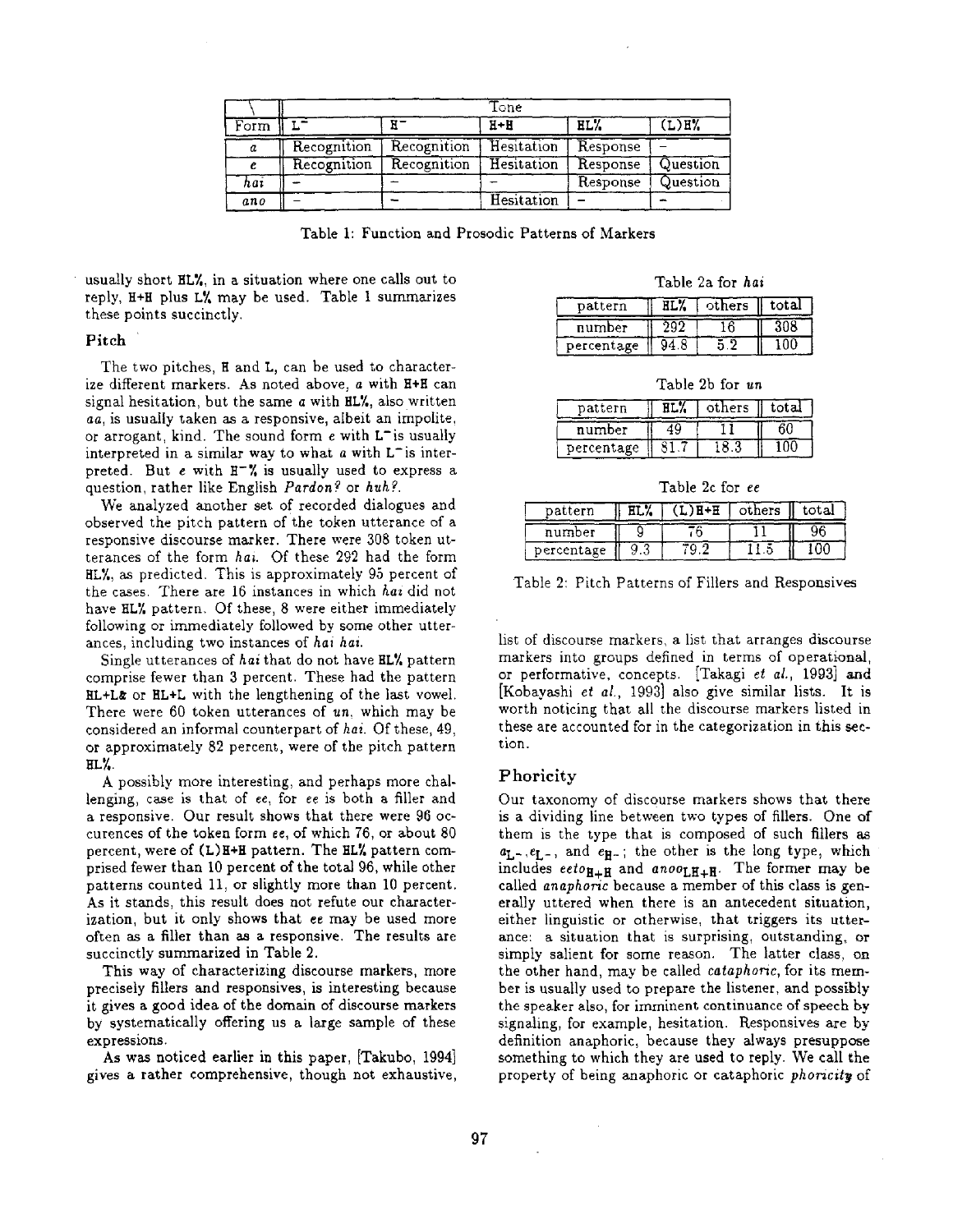that expression.

This demarcation in fillers, along with the remark above about the more general, comprehensive category comprising both fillers and responsives, shows that there are in fact three distinctive categories among fillers and responsives: anaphoric fillers, cataphoric fillers, and responsives. Moreover there are three prosodic characteristics that correspond to these three categories: the typical prosody of an anaphoric filler is either  $L^-$  or  $H^-$ ; that of a cataphoric filler is  $(L)H+H$ ; and that of a responsive is HLY. This situation is summarized in Table 3.

Whether the correspondence between the phoricity of an expression and its prosodic pattern is universal or not remains to be seen. It would be interesting to pursue this in comparison with other languages other than English and Japanese.

The correlation between the typical prosodic characteristics of fillers and responsives and the three categories discerned among them also defines the possibility of linear precedence relation among these discourse markers and discourse units.

As noted above there are cases in which the speaker refers back to his own utterance with a *hal.* There are many examples of a with L<sup>-</sup>preceding *hai*. But it is rare to find ee with the  $H+H$  prosody followed by *hai*. The following are frequently observed sequences of discourse markers:

 $(a, hai), (a, anoo), (soudesu, hai);$ 

while these are rarely observed:

 $\langle hai, a \rangle, \langle eeto, e \rangle, \langle soudesu, a \rangle.$ 

Summarizing, we get the following rough generalization:

- Fillers with  $L^-\text{or } H^-$ , the anaphoric fillers, such as  $a L^-, e L^-$ , and  $e H^-$ , come at the beginning of a 'unit';
- hai and other responsives with **HLW** come at the end of a 'unit'. (Sometimes it may be the only unit.)
- The cataphoric fillers, such as  $a n o H + H_1 e H + H_1$  and  $eL + L$ , come in between some 'units'.

Such generalization helps us to formulate a rule that possibly characterizes the way discourse markers occur in daily discourses. One possible way of doing so would be to posit a rule like the following:

$$
(\tau^-)((\{\mathsf{L}\}\tau+\tau)^*,\text{UNIT})^+(\text{ILL}\lambda),
$$

where UNIT is some antecedently defined unit of discourse, possibly *bunsetsu*,  $\tau$  is either **H** or L, the raised

|            | Phoricity<br>Tone |         | Examples    |
|------------|-------------------|---------|-------------|
| Filler     | Cataphoric        | $L)H+H$ | ee, anoo    |
|            | Anaphoric         |         | a, e, ma    |
| Responsive | Anaphoric         | HL%     | hai, ee, un |

Table 3:

 $+$  indicates the possibility of iterating the same element once or more times, and the raised \* indicates the possibility of iterating the same element zero or more times.

While imperfect as it stands, this rule 'defines' many surface strings as well-formed discourses. For example, the following is well-formed according to this rule:

|  |           | (3) a anoo tokyoo-ni     |        | eeto detaindesuyo | hai  |
|--|-----------|--------------------------|--------|-------------------|------|
|  | $L^ LR+H$ |                          | $LH+H$ |                   | HLY. |
|  |           | Tokyo-TOWARD             |        | want-to-go-out    |      |
|  |           | 'I want to go to Tokyo.' |        |                   |      |

This characterization itself is rather too simple, and more work has to be done to improve upon it, a task which is beyond the scope of this paper and is to be taken up in a later work. But such a rule will be useful in devising a 'grammar' of the spontaneously spoken language taken in its totality, an attempt made by, for example, [Nakano et *al.,* 1994]. Indeed, once a truly natural discourse is taken seriously, an attempt at such a grammar, and a formulation such as in this section, seems not only indispensable but also inevitable.

Another thing to be noted is that such a rule underscores the fact that these expressions are not to be regarded as redundancies, but rather as legitimate discourse markers, as has been claimed at the outset.

# Concluding Remarks

We looked at Japanese discourse markers, comparing them with their English counterparts. Although many English discourse markers are phrasal or lexical, with independent status as words, many Japanese discourse markers are non-phrasal and some of them have been denied the status of being discourse markers, dismissed as redundant or spurious.

We claimed, on the basis of the analysis of spoken dialogue corpus, that these utterances have the characteristics of discourse markers, which delimit and define units of discourse. Our corpus consists of task-oriented dialogues conducted both in Japanese and in English. The analysis of the Japanese corpus shows that about half of the turns are started with these so-called redundant utterances, while the English corpus shows that about 25 % of the turns start with corresponding English expressions. This suggests that at least in the case of Japanese, these so-called redundant utterances have much to do with units of discourse, the building blocks of discourse relations, and that they do indeed function as discourse markers.

We also examined the formal properties of these non-phrasal discourse markers, fillers and responsives, specifically looking at their prosodic features. Our analysis suggested that the intonational characteristics of these markers are category-dependent, in that markers of a category share similar intonational patterns. The existence of natural phonological demarcations among